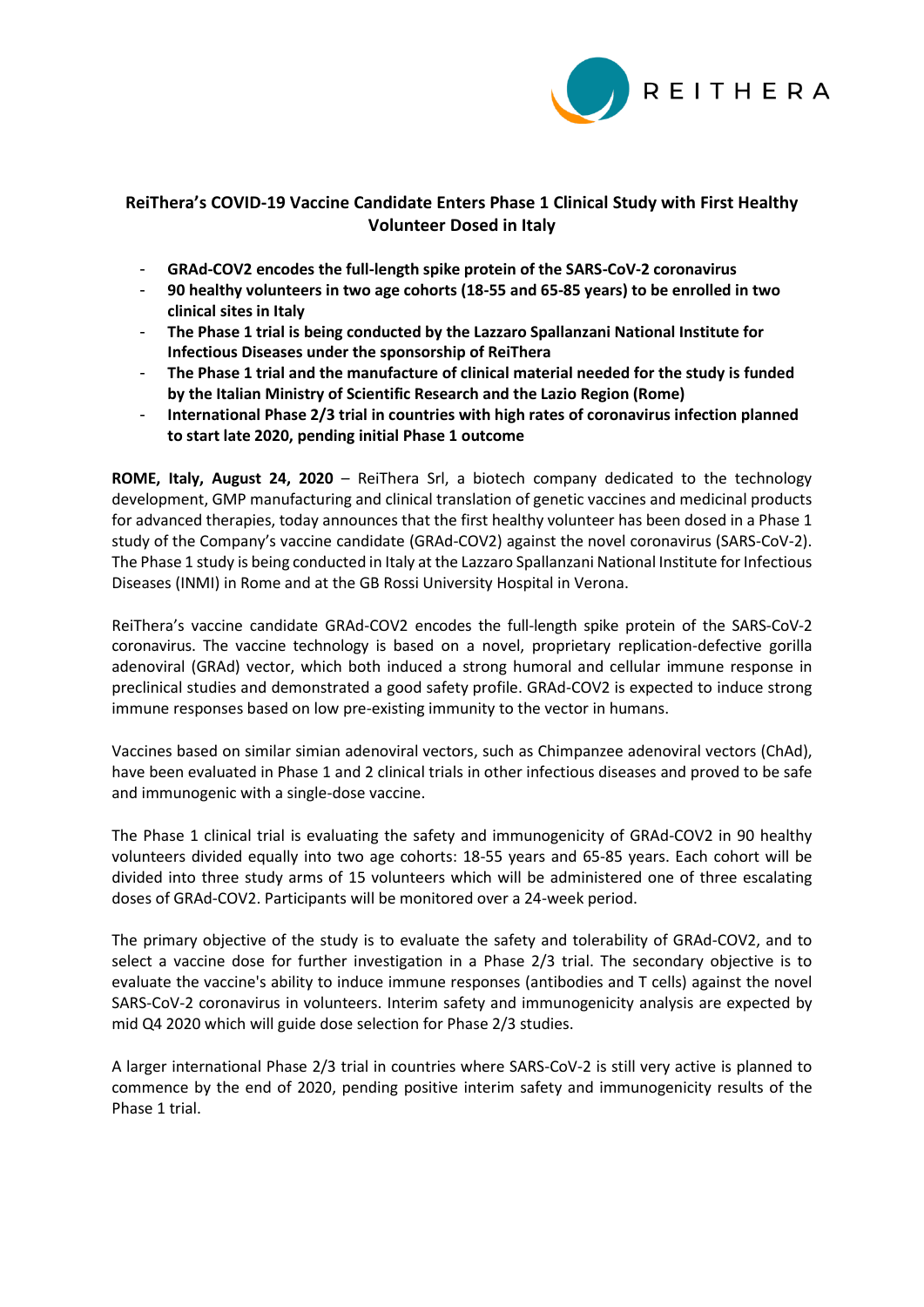

The Phase 1 trial of GRAd-COV2 is being funded by the Italian Ministry of Scientific Research and the Lazio Region. The study is being run jointly by ReiThera and Lazzaro Spallanzani INMI using initial vaccine material manufactured at ReiThera's cGMP facility in Rome.

In parallel, ReiThera is working with LEUKOCARE in Germany to develop a thermostable GRAd-COV2 vaccine formulation and with Univercells in Belgium to develop a bespoke manufacturing process to enable rapid, large-scale production of the vaccine.

"*This study is the first important step in the clinical development of our novel GRAd-COV2 vaccine against COVID-19,*" **said ReiThera's Chief Technology Officer, Stefano Colloca**. "*We are proud to undertake this trial in Italy where the impact of COVID-19 has been felt particularly hard. The cuttingedge science behind our approach is backed by many years of pioneering research on adenoviral vector technologies with pre-clinical and clinical data generated with a single-dose vaccine in other serious infectious diseases demonstrating potent humoral and cellular immune responses. This feature makes our technology platform suitable for an outbreak situation such as COVID-19 and has clear advantages in terms of manufacturing and compliance."*

*"The launch of this Phase 1 trial demonstrates ReiThera's expertise and what can be done when stakeholders come together towards a common goal,"* **said ReiThera's Chief Executive Officer, Antonella Folgori**. *"We are grateful to Lazzaro Spallanzani INMI for their ongoing collaboration and to the Italian Ministry of Scientific Research and the Lazio Region for funding the trial and initial manufacturing of the GRAd-COV2 vaccine candidate*. *We look forward to providing important updates about the safety and immunogenicity of our vaccine candidate over the coming months, and potentially advancing into international Phase 2/3 trial later in the year."*

###

## **About GRAd-COV2**

GRAd-COV2, the candidate vaccine against SARS-CoV-2 recently developed by ReiThera, is based on a novel and proprietary replication-defective simian (gorilla) adenoviral vector (called GRAd) encoding the full-length coronavirus spike protein (GRAd-COV2). The spike protein enables the coronavirus to enter human cells.

Simian adenoviral (SAd) vectors have been extensively used as delivery agents for genetic vaccine candidates against multiple infectious diseases, including Ebola and RSV (Respiratory Syncytial Virus), in different populations, with more than 5,000 individuals including elderly and infants enrolled in early and late stage clinical trials to date. Preclinical and clinical evidence have demonstrated that ReiThera's vaccine technology is safe and induces robust cellular and humoral immune responses.

ReiThera's novel GRAd vector belongs to species C adenovirus that are considered the most potent vaccine carriers and has low seroprevalence in humans. This means that GRAd vaccine immunogenicity is not hampered by pre-existing anti-human adenovirus antibodies.

## **About ReiThera Srl**

ReiThera Srl is a biotech company dedicated to the technology development, GMP manufacturing and clinical translation of genetic vaccines and medicinal products for advanced therapies. The company's